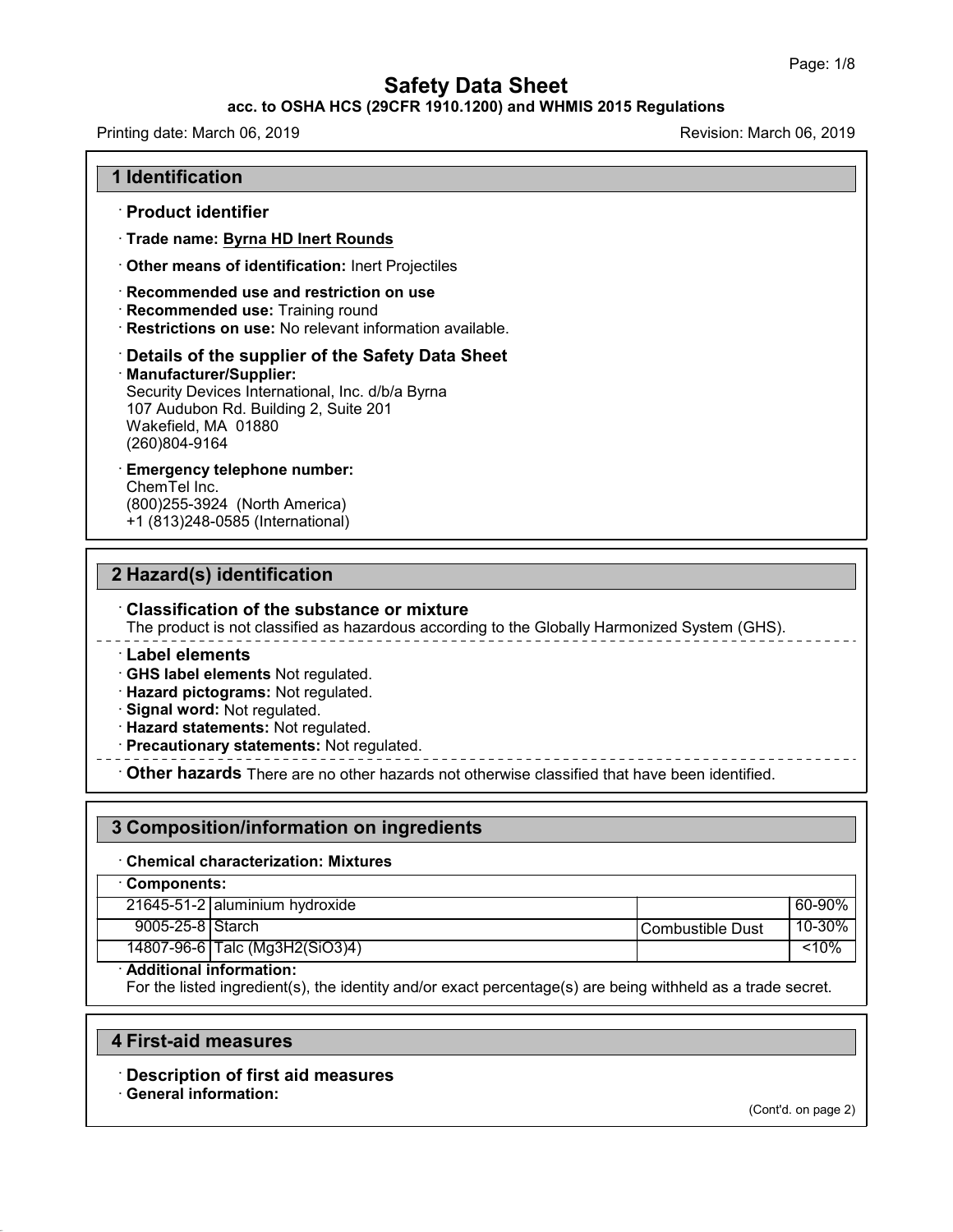**acc. to OSHA HCS (29CFR 1910.1200) and WHMIS 2015 Regulations**

Printing date: March 06, 2019 **Printing date: March 06, 2019** Revision: March 06, 2019

#### **Trade name: Byrna HD Inert Rounds**

(Cont'd. of page 1) Information is only applicable to product contents, and not to product as normally supplied. This information is applicable to damaged, leaking, or spilled product as contact with contents is possible under these conditions. · **After inhalation:** Supply fresh air; consult doctor in case of complaints. Provide oxygen treatment if affected person has difficulty breathing. · **After skin contact:** Immediately wash with water and soap and rinse thoroughly. Seek medical treatment in case of complaints. · **After eye contact:** Remove contact lenses if worn. Rinse opened eye for several minutes under running water. If symptoms persist, consult a doctor. · **After swallowing:** Rinse out mouth and then drink plenty of water. Do not induce vomiting; immediately call for medical help. · **Most important symptoms and effects, both acute and delayed:** Slight irritant effect on eyes. Breathing difficulty Coughing · **Indication of any immediate medical attention and special treatment needed:** Treat symptomatically.

## **5 Fire-fighting measures**

· **Extinguishing media**

· **Suitable extinguishing agents:** Carbon dioxide

Foam

48.0

Water spray

- · **For safety reasons unsuitable extinguishing agents:** None.
- · **Special hazards arising from the substance or mixture**
- Formation of toxic gases is possible during heating or in case of fire.
- · **Advice for firefighters**
- · **Protective equipment:**

Wear self-contained respiratory protective device.

Wear fully protective suit.

## **6 Accidental release measures**

- · **Personal precautions, protective equipment and emergency procedures** Use personal protective equipment as required. Ensure adequate ventilation. Avoid formation of dust. Avoid breathing dust. · **Environmental precautions** No special measures required. · **Methods and material for containment and cleaning up** Sweep up and place into an appropriate container. Send for recovery or disposal in suitable receptacles.
- · **Reference to other sections**

(Cont'd. on page 3)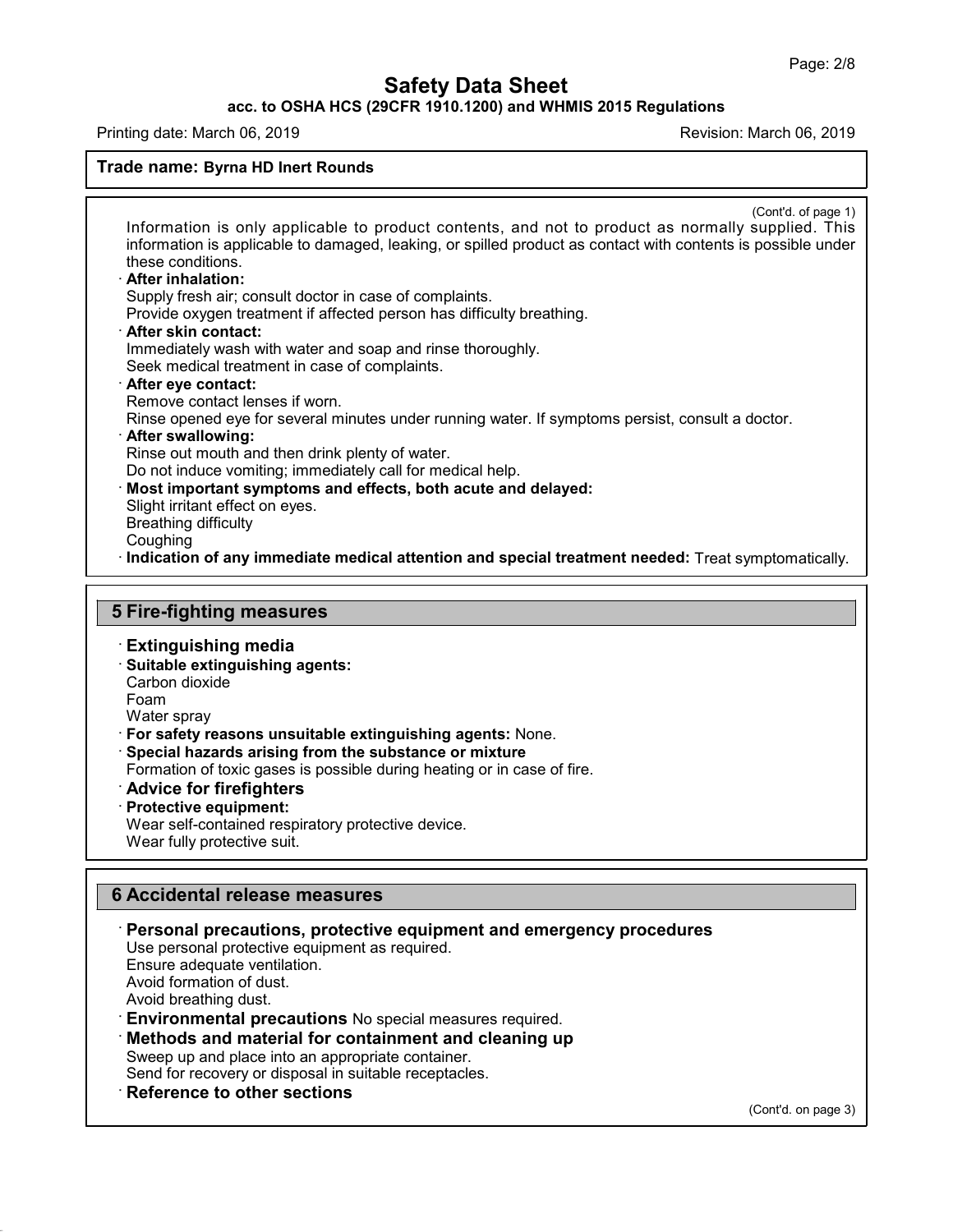## **acc. to OSHA HCS (29CFR 1910.1200) and WHMIS 2015 Regulations**

Printing date: March 06, 2019 **Printing date: March 06, 2019** Revision: March 06, 2019

**Trade name: Byrna HD Inert Rounds**

(Cont'd. of page 2)

See Section 7 for information on safe handling. See Section 8 for information on personal protection equipment. See Section 13 for disposal information.

# **7 Handling and storage**

### · **Handling**

48.0

#### · **Precautions for safe handling:** Open and handle receptacle with care. Prevent formation of dust. Avoid breathing dust. Keep out of reach of children.

### · **Conditions for safe storage, including any incompatibilities**

· **Requirements to be met by storerooms and receptacles:**

Store in cool, dry conditions in well sealed receptacles.

- · **Information about storage in one common storage facility:** Store away from foodstuffs.
- · **Specific end use(s)** No relevant information available.

## **8 Exposure controls/personal protection**

| Components with limit values that require monitoring at the workplace: |                                                                                 |  |  |  |  |
|------------------------------------------------------------------------|---------------------------------------------------------------------------------|--|--|--|--|
| 21645-51-2 aluminium hydroxide                                         |                                                                                 |  |  |  |  |
| REL (USA)                                                              | Long-term value: 2 mg/m <sup>3</sup><br>as Al                                   |  |  |  |  |
| TLV (USA)                                                              | Long-term value: 1* mg/m <sup>3</sup><br>as AI;*as respirable fraction          |  |  |  |  |
| EL (Canada)                                                            | Long-term value: 10 mg/m <sup>3</sup>                                           |  |  |  |  |
| 9005-25-8 Starch                                                       |                                                                                 |  |  |  |  |
| PEL (USA)                                                              | Long-term value: 15* 5** mg/m <sup>3</sup><br>*total dust **respirable fraction |  |  |  |  |
| REL (USA)                                                              | Long-term value: 10* 5** mg/m <sup>3</sup><br>*total dust **respirable fraction |  |  |  |  |
| TLV (USA)                                                              | Long-term value: 10 mg/m <sup>3</sup>                                           |  |  |  |  |
| EL (Canada)                                                            | Long-term value: 10* 3** mg/m <sup>3</sup><br>*total dust;**respirable fraction |  |  |  |  |
| EV (Canada)                                                            | Long-term value: 10 mg/m <sup>3</sup><br>total dust                             |  |  |  |  |
|                                                                        | LMPE (Mexico) Long-term value: 10 mg/m <sup>3</sup><br>A4                       |  |  |  |  |
|                                                                        | 14807-96-6 Talc (Mg3H2(SiO3)4)                                                  |  |  |  |  |
| PEL (USA)                                                              | Long-term value: 20 mppcf ppm<br>(containing <1% Quartz)                        |  |  |  |  |
| REL (USA)                                                              | Long-term value: 2* mg/m <sup>3</sup>                                           |  |  |  |  |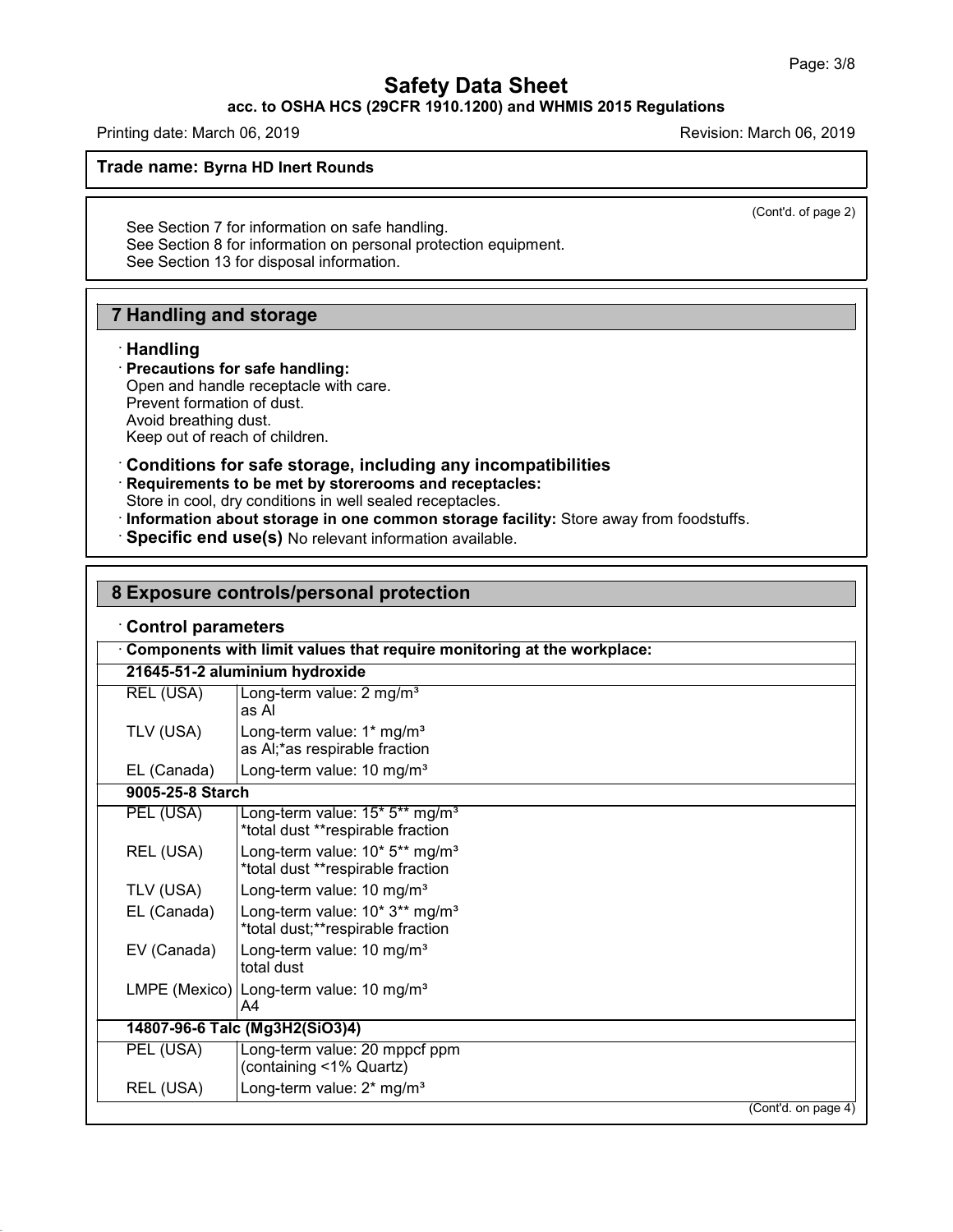### **acc. to OSHA HCS (29CFR 1910.1200) and WHMIS 2015 Regulations**

Printing date: March 06, 2019 **Printing date: March 06, 2019** 

48.0

**Trade name: Byrna HD Inert Rounds**

(Cont'd. on page 5)

|                                                                                                                                                                                                             | *respirable dust; and <1% Quartz                                                                                                                                                                                                                                                                                                                                  | (Cont'd. of page 3)                                                                                                                                                                                                                                                                                                                                                                                                     |  |  |
|-------------------------------------------------------------------------------------------------------------------------------------------------------------------------------------------------------------|-------------------------------------------------------------------------------------------------------------------------------------------------------------------------------------------------------------------------------------------------------------------------------------------------------------------------------------------------------------------|-------------------------------------------------------------------------------------------------------------------------------------------------------------------------------------------------------------------------------------------------------------------------------------------------------------------------------------------------------------------------------------------------------------------------|--|--|
| TLV (USA)                                                                                                                                                                                                   | Long-term value: 2* mg/m <sup>3</sup><br>*as respirable fraction; E                                                                                                                                                                                                                                                                                               |                                                                                                                                                                                                                                                                                                                                                                                                                         |  |  |
| EL (Canada)                                                                                                                                                                                                 | Long-term value: 2 *0.1 f/cc mg/m <sup>3</sup>                                                                                                                                                                                                                                                                                                                    | resp. *if contains asbestos: ACGIH A1, IARC 1                                                                                                                                                                                                                                                                                                                                                                           |  |  |
| EV (Canada)                                                                                                                                                                                                 | Long-term value: 2* mg/m <sup>3</sup> , 2 f/cc ppm<br>*respirable                                                                                                                                                                                                                                                                                                 |                                                                                                                                                                                                                                                                                                                                                                                                                         |  |  |
|                                                                                                                                                                                                             | LMPE (Mexico) Long-term value: 2* mg/m <sup>3</sup><br>A4, *fracción respirable                                                                                                                                                                                                                                                                                   |                                                                                                                                                                                                                                                                                                                                                                                                                         |  |  |
| Avoid contact with the eyes.<br>Avoid breathing dust.<br><b>Breathing equipment:</b><br>exceeded.<br><b>Protection of hands:</b><br>Eye protection:<br>Safety glasses<br>No relevant information available. | <b>General protective and hygienic measures:</b><br>Keep away from foodstuffs, beverages and feed.<br>Wash hands before breaks and at the end of work.<br>Engineering controls: Provide adequate ventilation.<br>Not required under normal conditions of use.<br>Not required under normal conditions of use.<br><b>Body protection: Protective work clothing</b> | Wear appropriate NIOSH respirator when ventilation is inadequate and occupational exposure limits are<br>Wear protective gloves to handle contents of damaged or leaking units.<br>The glove material has to be impermeable and resistant to the product/ the substance/ the preparation.<br>Limitation and supervision of exposure into the environment<br>Risk management measures No relevant information available. |  |  |
|                                                                                                                                                                                                             | 9 Physical and chemical properties                                                                                                                                                                                                                                                                                                                                |                                                                                                                                                                                                                                                                                                                                                                                                                         |  |  |
| · Appearance:                                                                                                                                                                                               |                                                                                                                                                                                                                                                                                                                                                                   | Information on basic physical and chemical properties                                                                                                                                                                                                                                                                                                                                                                   |  |  |
| Form:<br>Color:                                                                                                                                                                                             |                                                                                                                                                                                                                                                                                                                                                                   | Outer shell containing powder, granular, or solid materials.<br>Green and White                                                                                                                                                                                                                                                                                                                                         |  |  |
| · Odor:                                                                                                                                                                                                     |                                                                                                                                                                                                                                                                                                                                                                   | Mild                                                                                                                                                                                                                                                                                                                                                                                                                    |  |  |
| Odor threshold:                                                                                                                                                                                             |                                                                                                                                                                                                                                                                                                                                                                   | Not determined.                                                                                                                                                                                                                                                                                                                                                                                                         |  |  |
| pH-value:                                                                                                                                                                                                   |                                                                                                                                                                                                                                                                                                                                                                   | Not applicable.                                                                                                                                                                                                                                                                                                                                                                                                         |  |  |
| · Melting point/Melting range:                                                                                                                                                                              |                                                                                                                                                                                                                                                                                                                                                                   | Not determined.                                                                                                                                                                                                                                                                                                                                                                                                         |  |  |
| <b>Boiling point/Boiling range:</b>                                                                                                                                                                         |                                                                                                                                                                                                                                                                                                                                                                   | Not determined.                                                                                                                                                                                                                                                                                                                                                                                                         |  |  |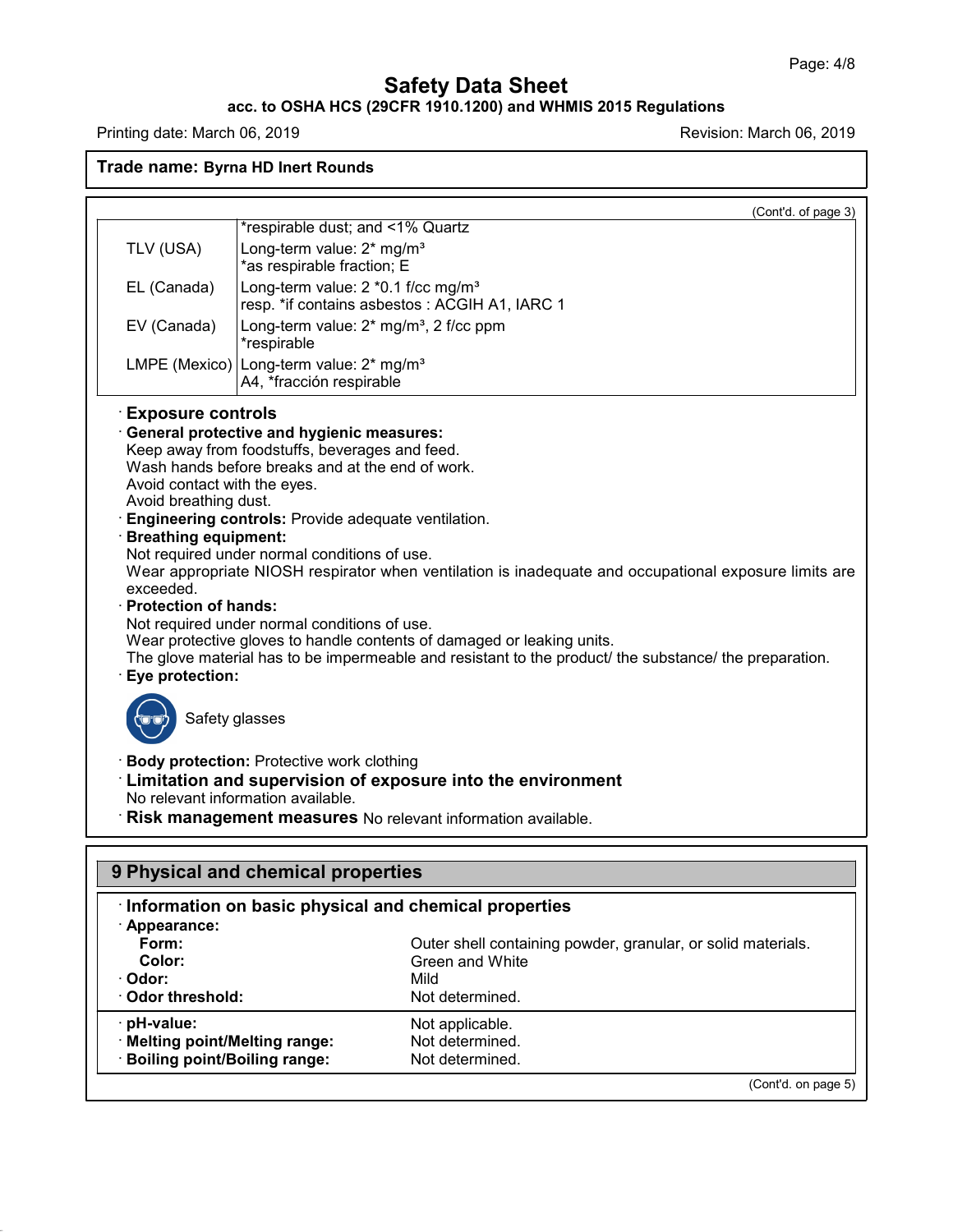# **acc. to OSHA HCS (29CFR 1910.1200) and WHMIS 2015 Regulations**

Printing date: March 06, 2019 **Printing date: March 06, 2019** Revision: March 06, 2019

#### **Trade name: Byrna HD Inert Rounds**

|                                                            |                                    | (Cont'd. of page 4) |
|------------------------------------------------------------|------------------------------------|---------------------|
| Flash point:                                               | Not applicable.                    |                     |
| · Flammability (solid, gaseous):                           | Product is not flammable.          |                     |
| · Auto-ignition temperature:                               | Not determined.                    |                     |
| <b>Decomposition temperature:</b>                          | Not determined.                    |                     |
| Danger of explosion:                                       | Heating may cause an explosion.    |                     |
| <b>Explosion limits</b>                                    |                                    |                     |
| Lower:                                                     | Not determined.                    |                     |
| Upper:                                                     | Not determined.                    |                     |
| <b>Oxidizing properties:</b>                               | Non-oxidizing.                     |                     |
| · Vapor pressure:                                          | Not applicable.                    |                     |
| <b>Density:</b>                                            |                                    |                     |
| <b>Relative density:</b>                                   | Not determined.                    |                     |
| Vapor density:                                             | Not applicable.                    |                     |
| <b>Evaporation rate:</b>                                   | Not applicable.                    |                     |
| Solubility in / Miscibility with                           |                                    |                     |
| Water:                                                     | Insoluble.                         |                     |
| · Partition coefficient (n-octanol/water): Not determined. |                                    |                     |
| $\cdot$ Viscosity                                          |                                    |                     |
| Dynamic:                                                   | Not applicable.                    |                     |
| Kinematic:                                                 | Not applicable.                    |                     |
| <b>Other information</b>                                   | No relevant information available. |                     |

## **10 Stability and reactivity**

· **Reactivity:** No relevant information available.

- · **Chemical stability:**
- · **Thermal decomposition / conditions to be avoided:**
- No decomposition if used and stored according to specifications.
- · **Possibility of hazardous reactions** Reacts with strong acids and alkali.
- · **Conditions to avoid**
- Excessive heat.

48.0

Prevent formation of dust.

· **Incompatible materials** Oxidizers, strong bases, strong acids

- · **Hazardous decomposition products**
- Under fire conditions only:

Carbon monoxide and carbon dioxide

# **11 Toxicological information**

## · **Information on toxicological effects**

· **Acute toxicity:** Based on available data, the classification criteria are not met.

(Cont'd. on page 6)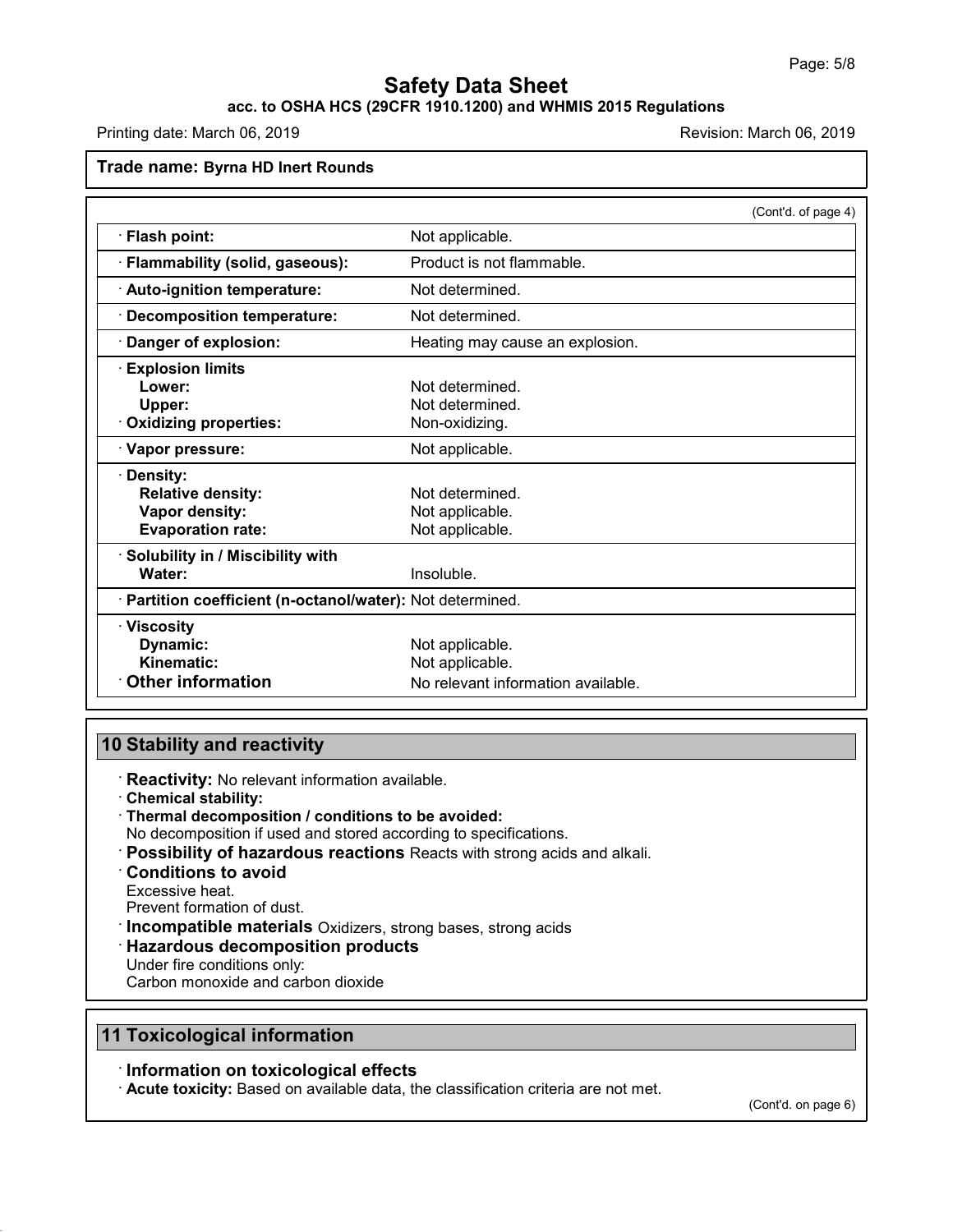### **acc. to OSHA HCS (29CFR 1910.1200) and WHMIS 2015 Regulations**

Printing date: March 06, 2019 **Printing date: March 06, 2019** Revision: March 06, 2019

**Trade name: Byrna HD Inert Rounds**

(Cont'd. of page 5)

- · **LD/LC50 values that are relevant for classification:** None.
- · **Primary irritant effect:**
- · **On the skin:** Based on available data, the classification criteria are not met.

· **On the eye:** Based on available data, the classification criteria are not met.

· **Sensitization:** Based on available data, the classification criteria are not met.

#### · **IARC (International Agency for Research on Cancer):**

None of the ingredients are listed.

### · **NTP (National Toxicology Program):**

None of the ingredients are listed.

### · **OSHA-Ca (Occupational Safety & Health Administration):**

None of the ingredients are listed.

#### · **Probable route(s) of exposure:**

Ingestion.

Inhalation.

Eye contact.

Skin contact.

- · **Repeated dose toxicity:** Long term inhalation of product dust may be harmful.
- · **Germ cell mutagenicity:** Based on available data, the classification criteria are not met.
- · **Carcinogenicity:** Based on available data, the classification criteria are not met.
- · **Reproductive toxicity:** Based on available data, the classification criteria are not met.
- · **STOT-single exposure:** Based on available data, the classification criteria are not met.
- · **STOT-repeated exposure:** Based on available data, the classification criteria are not met.
- · **Aspiration hazard:** Based on available data, the classification criteria are not met.

# **12 Ecological information**

- · **Toxicity**
- · **Aquatic toxicity** No relevant information available.
- · **Persistence and degradability** No relevant information available.
- · **Bioaccumulative potential:** No relevant information available.
- · **Mobility in soil:** No relevant information available.
- · **Results of PBT and vPvB assessment**
- · **PBT:** Not applicable.
- · **vPvB:** Not applicable.
- · **Other adverse effects** No relevant information available.

## **13 Disposal considerations**

## · **Waste treatment methods**

#### · **Recommendation:**

48.0

The user of this material has the responsibility to dispose of unused material, residues and containers in compliance with all relevant local, state and federal laws and regulations regarding treatment, storage and disposal for hazardous and nonhazardous wastes.

## · **Uncleaned packagings**

· **Recommendation:** Disposal must be made according to official regulations.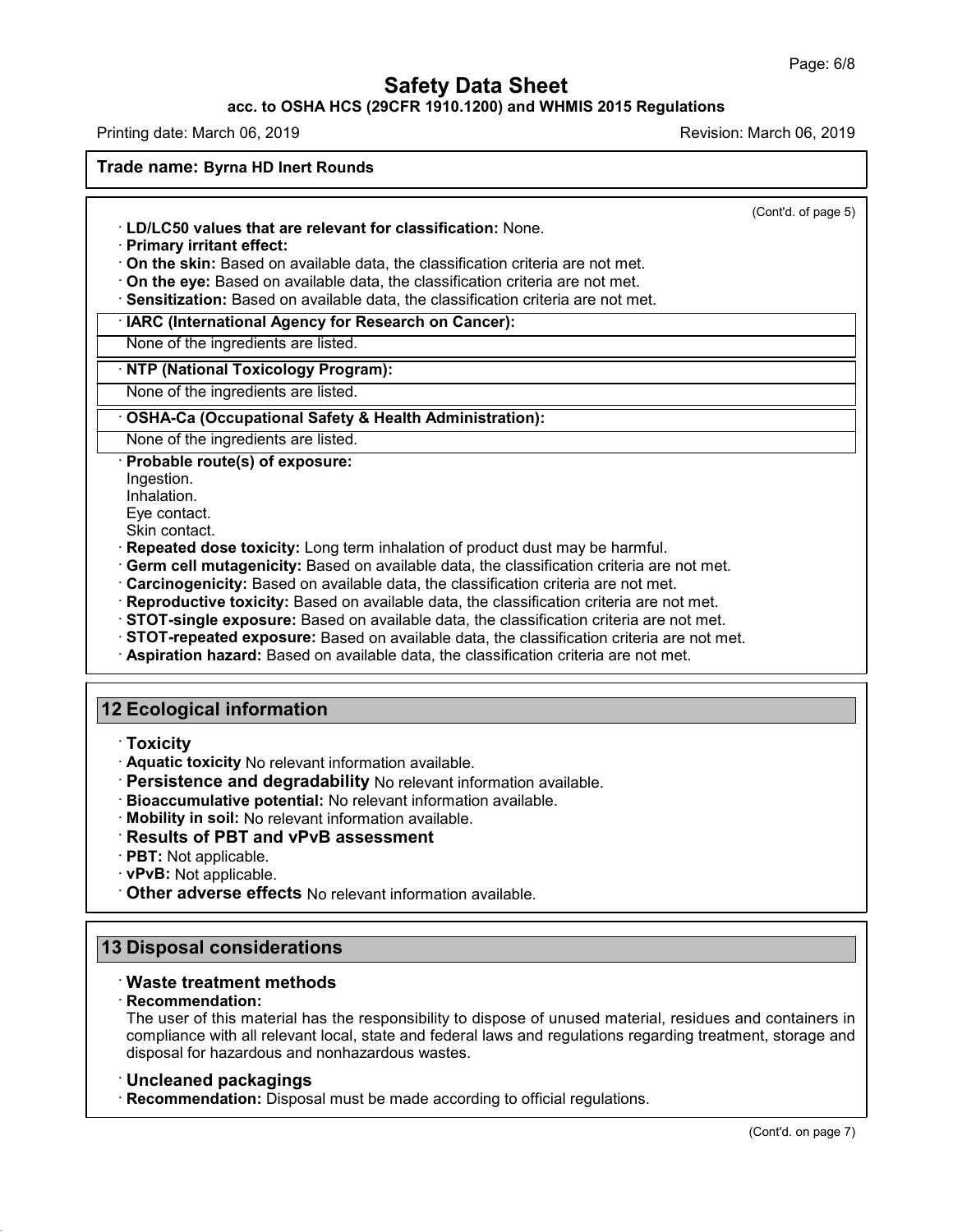# **acc. to OSHA HCS (29CFR 1910.1200) and WHMIS 2015 Regulations**

Printing date: March 06, 2019 **Printing date: March 06, 2019** Revision: March 06, 2019

#### **Trade name: Byrna HD Inert Rounds**

(Cont'd. of page 6)

| <b>14 Transport information</b>                                                                      |                 |  |  |  |
|------------------------------------------------------------------------------------------------------|-----------------|--|--|--|
| · UN-Number<br>· DOT, ADR/RID/ADN, IMDG, IATA                                                        | Not regulated.  |  |  |  |
| · UN proper shipping name<br>· DOT, ADR/RID/ADN, IMDG, IATA                                          | Not regulated.  |  |  |  |
| Transport hazard class(es)                                                                           |                 |  |  |  |
| · DOT, ADR/RID/ADN, IMDG, IATA<br>· Class                                                            | Not regulated.  |  |  |  |
| · Packing group<br>· DOT, ADR/RID/ADN, IMDG, IATA                                                    | Not regulated.  |  |  |  |
| $\cdot$ Environmental hazards<br>· Marine pollutant:                                                 | No.             |  |  |  |
| <b>Special precautions for user</b>                                                                  | Not applicable. |  |  |  |
| Transport in bulk according to Annex II of<br><b>MARPOL73/78 and the IBC Code</b><br>Not applicable. |                 |  |  |  |

# **15 Regulatory information**

· **Safety, health and environmental regulations/legislation specific for the substance or mixture**

· **United States (USA)**

· **SARA**

48.0

· **Section 302 (extremely hazardous substances):**

None of the ingredients are listed.

· **Section 355 (extremely hazardous substances):**

None of the ingredients are listed.

· **Section 313 (Specific toxic chemical listings):**

None of the ingredients are listed.

· **TSCA (Toxic Substances Control Act)**

All ingredients are listed.

## · **Proposition 65 (California)**

· **Chemicals known to cause cancer:**

14807-96-6 Talc (Mg3H2(SiO3)4)

· **Chemicals known to cause developmental toxicity for females:**

None of the ingredients are listed.

· **Chemicals known to cause developmental toxicity for males:**

None of the ingredients are listed.

· **Chemicals known to cause developmental toxicity:**

(Cont'd. on page 8)